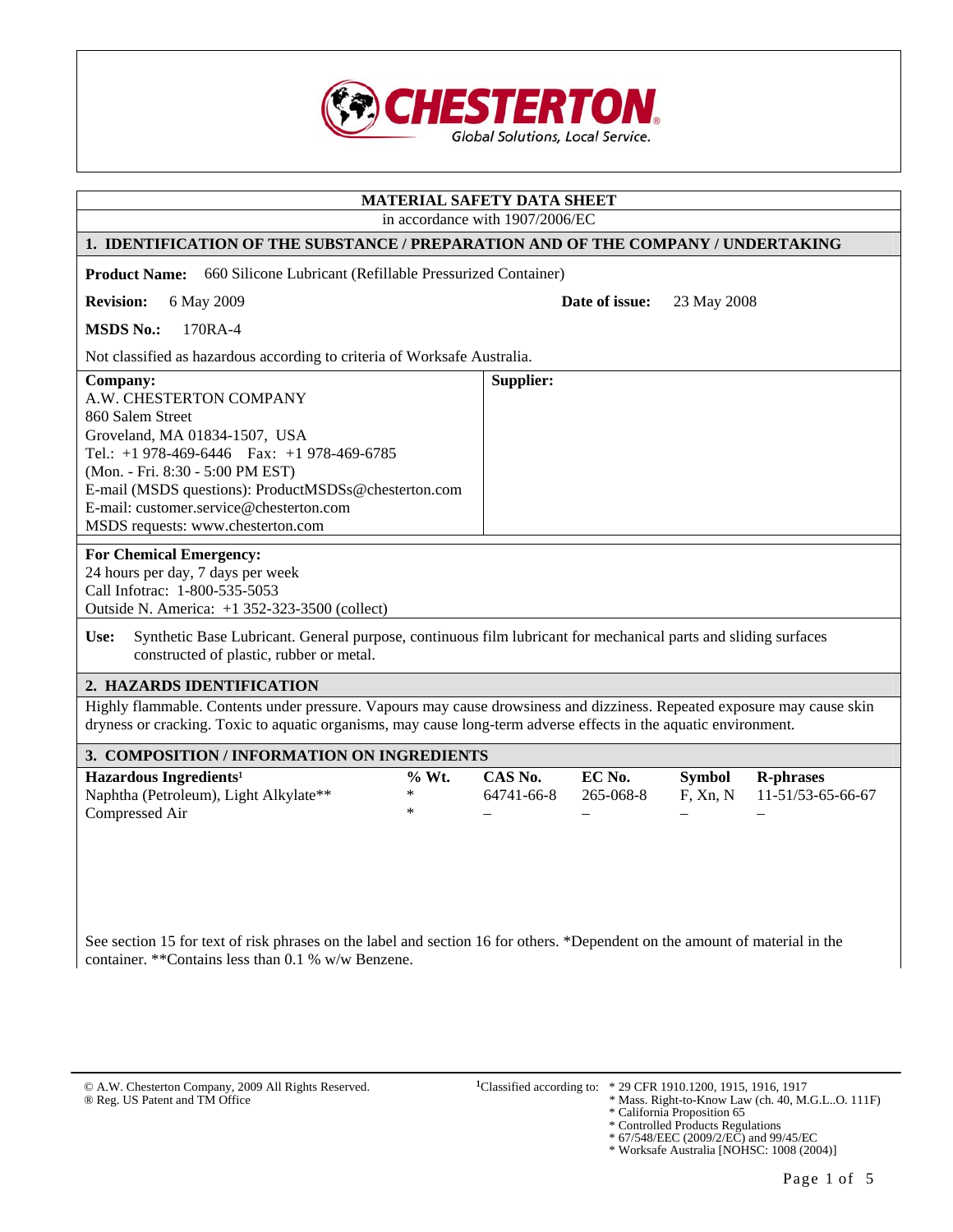**Product:** 660 Silicone Lubricant (Refillable Pressurized Container)

| <b>4. FIRST AID MEASURES</b>                                                                                                                                                                                                                                                                                        |                                                                                                                                                  |  |  |  |  |  |
|---------------------------------------------------------------------------------------------------------------------------------------------------------------------------------------------------------------------------------------------------------------------------------------------------------------------|--------------------------------------------------------------------------------------------------------------------------------------------------|--|--|--|--|--|
| <b>Inhalation:</b>                                                                                                                                                                                                                                                                                                  | Remove to fresh air. If not breathing, administer artificial respiration. Contact physician immediately.                                         |  |  |  |  |  |
| <b>Skin Contact:</b>                                                                                                                                                                                                                                                                                                | Wash skin with soap and water. Contact physician if irritation persists.                                                                         |  |  |  |  |  |
| <b>Eye Contact:</b>                                                                                                                                                                                                                                                                                                 | Flush eyes for at least 15 minutes with large amounts of water. Contact physician if irritation persists.                                        |  |  |  |  |  |
| <b>Ingestion:</b>                                                                                                                                                                                                                                                                                                   | Do not induce vomiting. If conscious, drink large quantities of water. Contact physician immediately.                                            |  |  |  |  |  |
| <b>Advice to Physician:</b>                                                                                                                                                                                                                                                                                         | Treat symptoms.                                                                                                                                  |  |  |  |  |  |
| 5. FIRE-FIGHTING MEASURES                                                                                                                                                                                                                                                                                           |                                                                                                                                                  |  |  |  |  |  |
| <b>Extinguishing Methods:</b>                                                                                                                                                                                                                                                                                       | Carbon Dioxide, dry chemical or foam                                                                                                             |  |  |  |  |  |
| <b>Unusual Fire and Explosion</b><br>Hazards:                                                                                                                                                                                                                                                                       | Pressurized containers, when heated, are a potential explosive hazard.                                                                           |  |  |  |  |  |
| <b>Special Fire Fighting Measures:</b>                                                                                                                                                                                                                                                                              | Cool exposed containers with water. Recommend Firefighters wear self-contained<br>breathing apparatus.                                           |  |  |  |  |  |
| <b>Flammability Classification:</b>                                                                                                                                                                                                                                                                                 |                                                                                                                                                  |  |  |  |  |  |
| <b>HAZCHEM Emergency Action</b>                                                                                                                                                                                                                                                                                     | Y<br>3 <sup>1</sup>                                                                                                                              |  |  |  |  |  |
| <b>6. ACCIDENTAL RELEASE MEASURES</b>                                                                                                                                                                                                                                                                               |                                                                                                                                                  |  |  |  |  |  |
| <b>Personal Precautions:</b>                                                                                                                                                                                                                                                                                        | Evacuate area. Provide adequate ventilation. Utilize exposure controls and personal protection<br>as specified in Section 8.                     |  |  |  |  |  |
| <b>Environmental Precautions:</b>                                                                                                                                                                                                                                                                                   | Keep out of sewers, streams and waterways.                                                                                                       |  |  |  |  |  |
| <b>Methods of Clean Up:</b>                                                                                                                                                                                                                                                                                         | Contain spill to a small area. Keep away from sources of ignition - No smoking. If removal of                                                    |  |  |  |  |  |
| ignition sources is not possible, then flush material away with water. Pick up with absorbent<br>material (sand, sawdust, clay, etc.) and place in a suitable container for disposal.                                                                                                                               |                                                                                                                                                  |  |  |  |  |  |
| 7. HANDLING AND STORAGE                                                                                                                                                                                                                                                                                             |                                                                                                                                                  |  |  |  |  |  |
| Always depressurize sprayer before removing any parts. Vapors are heavier than air and will collect in low areas.<br><b>Handling:</b><br>Vapor accumulations could flash and/or explode if ignited. Do not spray on a naked flame or any incandescent<br>material. Keep away from sources of ignition - No Smoking. |                                                                                                                                                  |  |  |  |  |  |
| Storage:                                                                                                                                                                                                                                                                                                            | Pressurized container: protect from sunlight and do not expose to temperatures exceeding 50°C (120°F). Do not<br>pierce or burn, even after use. |  |  |  |  |  |
|                                                                                                                                                                                                                                                                                                                     | 8. EXPOSURE CONTROLS / PERSONAL PROTECTION                                                                                                       |  |  |  |  |  |
| <b>Hazardous Ingredients</b>                                                                                                                                                                                                                                                                                        | <b>OSHA</b><br><b>ACGIH TLV</b><br><b>AUSTRALIA</b>                                                                                              |  |  |  |  |  |
|                                                                                                                                                                                                                                                                                                                     | $mg/m^3$<br>mg/m <sup>3</sup><br>mg/m <sup>3</sup><br>ppm<br>ppm<br>ppm                                                                          |  |  |  |  |  |
| Naphtha (Petroleum), Light Alkylate*<br>Compressed Air                                                                                                                                                                                                                                                              |                                                                                                                                                  |  |  |  |  |  |
|                                                                                                                                                                                                                                                                                                                     |                                                                                                                                                  |  |  |  |  |  |
|                                                                                                                                                                                                                                                                                                                     |                                                                                                                                                  |  |  |  |  |  |
|                                                                                                                                                                                                                                                                                                                     |                                                                                                                                                  |  |  |  |  |  |
|                                                                                                                                                                                                                                                                                                                     |                                                                                                                                                  |  |  |  |  |  |
|                                                                                                                                                                                                                                                                                                                     | *Chesterton recommended limit: 281 ppm (1400 mg/m <sup>3</sup> )                                                                                 |  |  |  |  |  |
| <b>Respiratory Protection:</b>                                                                                                                                                                                                                                                                                      | Not normally needed. If exposure limits are exceeded, use approved organic vapor respirator.                                                     |  |  |  |  |  |
| <b>Ventilation:</b>                                                                                                                                                                                                                                                                                                 | Use only in well-ventilated areas. If exposure limits are exceeded, provide adequate ventilation.                                                |  |  |  |  |  |
| <b>Protective Gloves:</b>                                                                                                                                                                                                                                                                                           | Chemical resistant gloves (e.g. neoprene, nitrile).                                                                                              |  |  |  |  |  |
| <b>Eye Protection:</b>                                                                                                                                                                                                                                                                                              | Safety goggles or glasses.                                                                                                                       |  |  |  |  |  |
| Other:                                                                                                                                                                                                                                                                                                              | Impervious clothing as necessary for repetitive, prolonged skin contact.                                                                         |  |  |  |  |  |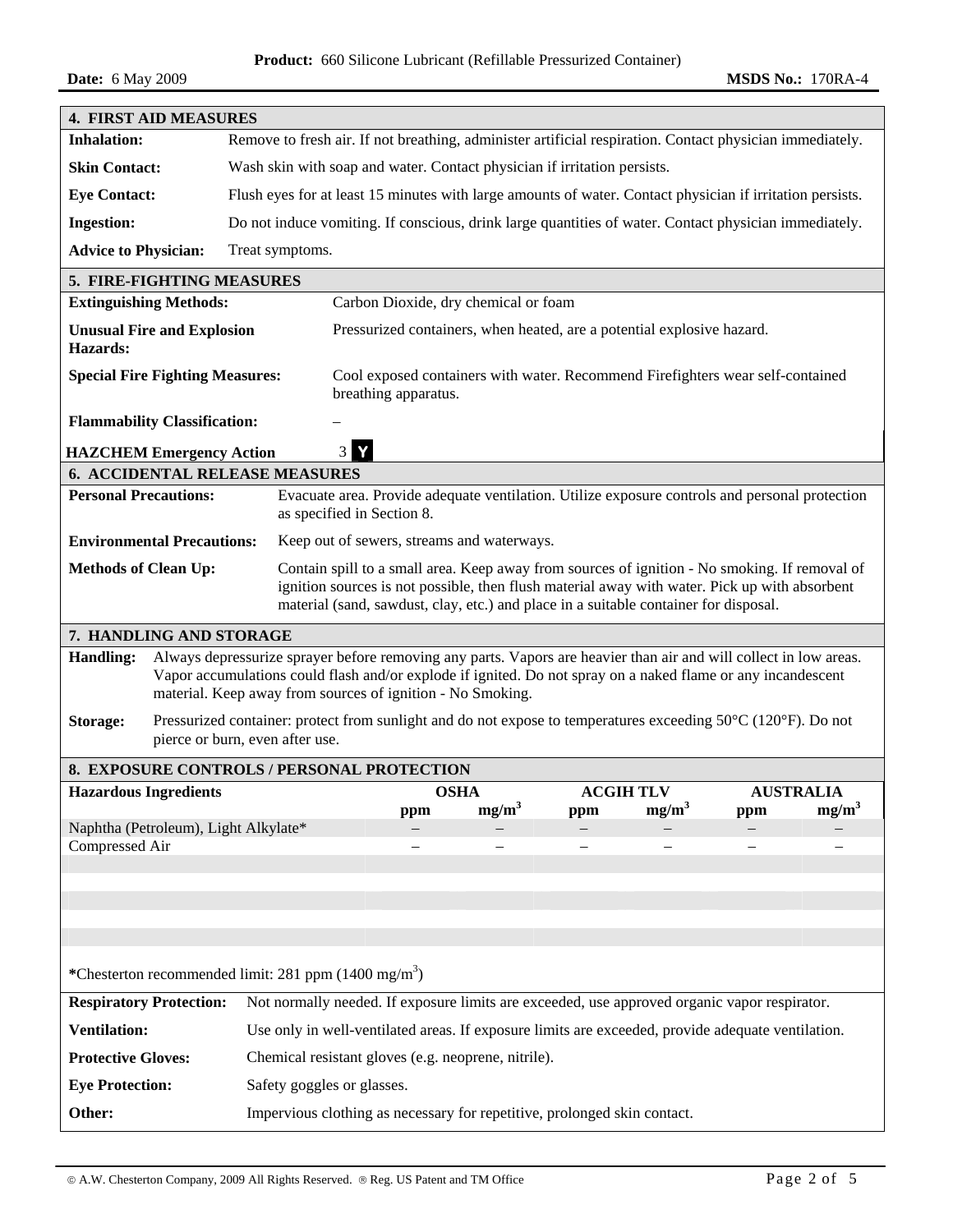| 9. PHYSICAL AND CHEMICAL PROPERTIES                              |                                                                                                                   |                                                                                                                            |                                                                      |                                                                                                                                                                                                                                             |                             |  |  |
|------------------------------------------------------------------|-------------------------------------------------------------------------------------------------------------------|----------------------------------------------------------------------------------------------------------------------------|----------------------------------------------------------------------|---------------------------------------------------------------------------------------------------------------------------------------------------------------------------------------------------------------------------------------------|-----------------------------|--|--|
| <b>Physical state</b><br>Colour                                  | liquid<br>clear                                                                                                   |                                                                                                                            | Odour<br>Vapour pressure @ 20°C                                      |                                                                                                                                                                                                                                             | mild odor<br>not determined |  |  |
| <b>Initial boiling point</b>                                     |                                                                                                                   |                                                                                                                            | % Aromatics by weight                                                |                                                                                                                                                                                                                                             | 0%                          |  |  |
|                                                                  | $116^{\circ}$ C (240 $^{\circ}$ F), product<br>only                                                               |                                                                                                                            |                                                                      |                                                                                                                                                                                                                                             |                             |  |  |
| <b>Melting point</b>                                             | not determined                                                                                                    |                                                                                                                            | pH                                                                   |                                                                                                                                                                                                                                             | not applicable              |  |  |
| % Volatile (by volume)                                           | 93%, product only                                                                                                 |                                                                                                                            | <b>Density</b>                                                       |                                                                                                                                                                                                                                             | 0,7 kg/l, product only      |  |  |
| <b>Flash point</b>                                               | $< 7^{\circ}C$ (< 45°F)                                                                                           |                                                                                                                            | Weight per volume                                                    |                                                                                                                                                                                                                                             | 6.15 lbs/gal., product only |  |  |
| <b>Method</b>                                                    | Tag Closed Cup, product                                                                                           |                                                                                                                            | Coefficient (water/oil)                                              |                                                                                                                                                                                                                                             | < 1                         |  |  |
|                                                                  | only                                                                                                              |                                                                                                                            |                                                                      |                                                                                                                                                                                                                                             |                             |  |  |
| <b>Viscosity</b>                                                 | not determined                                                                                                    |                                                                                                                            | Vapour density (air=1)                                               |                                                                                                                                                                                                                                             | >1                          |  |  |
| Autoignition temp.                                               | not determined                                                                                                    |                                                                                                                            |                                                                      | Rate of evaporation (ether=1)                                                                                                                                                                                                               | < 1                         |  |  |
| <b>Explosion limits</b>                                          | not determined                                                                                                    |                                                                                                                            | Solubility in water                                                  |                                                                                                                                                                                                                                             | insoluble                   |  |  |
|                                                                  |                                                                                                                   |                                                                                                                            | <b>Other</b>                                                         |                                                                                                                                                                                                                                             | none                        |  |  |
|                                                                  |                                                                                                                   |                                                                                                                            |                                                                      |                                                                                                                                                                                                                                             |                             |  |  |
| <b>10. STABILITY AND REACTIVITY</b>                              |                                                                                                                   |                                                                                                                            |                                                                      |                                                                                                                                                                                                                                             |                             |  |  |
| <b>Stability:</b>                                                |                                                                                                                   | Stable                                                                                                                     |                                                                      |                                                                                                                                                                                                                                             |                             |  |  |
|                                                                  | <b>Hazardous Polymerization:</b>                                                                                  |                                                                                                                            |                                                                      | Will not occur.                                                                                                                                                                                                                             |                             |  |  |
| <b>Hazardous Decomposition</b><br><b>Products:</b>               |                                                                                                                   |                                                                                                                            | Carbon Monoxide, aldehydes, oxides of Silicon and other toxic fumes. |                                                                                                                                                                                                                                             |                             |  |  |
| <b>Conditions to Avoid:</b><br>Open flames and red hot surfaces. |                                                                                                                   |                                                                                                                            |                                                                      |                                                                                                                                                                                                                                             |                             |  |  |
| <b>Materials to Avoid:</b>                                       |                                                                                                                   | Strong oxidizers like liquid Chlorine and concentrated Oxygen.                                                             |                                                                      |                                                                                                                                                                                                                                             |                             |  |  |
| 11. TOXICOLOGICAL INFORMATION                                    |                                                                                                                   |                                                                                                                            |                                                                      |                                                                                                                                                                                                                                             |                             |  |  |
| <b>Primary Route of Exposure Under</b><br><b>Normal Use:</b>     | Inhalation, skin and eye contact. Personnel with pre-existing dermatitis are generally<br>aggravated by exposure. |                                                                                                                            |                                                                      |                                                                                                                                                                                                                                             |                             |  |  |
| <b>Acute Effects:</b>                                            | Direct eye contact may cause eye irritation. Inhalation of vapor concentrations in excess of                      |                                                                                                                            |                                                                      |                                                                                                                                                                                                                                             |                             |  |  |
|                                                                  |                                                                                                                   | 1000 ppm will cause eye and respiratory tract irritation, dizziness, headache and other<br>central nervous system effects. |                                                                      |                                                                                                                                                                                                                                             |                             |  |  |
|                                                                  |                                                                                                                   |                                                                                                                            |                                                                      |                                                                                                                                                                                                                                             |                             |  |  |
|                                                                  |                                                                                                                   | Substance                                                                                                                  |                                                                      | Test                                                                                                                                                                                                                                        | Result                      |  |  |
|                                                                  |                                                                                                                   | Naphtha (Petroleum), Light<br>Alkylate                                                                                     |                                                                      | LC50 inhalation, rat                                                                                                                                                                                                                        | $> 5.04$ mg/l/4 hours       |  |  |
|                                                                  |                                                                                                                   | Naphtha (Petroleum), Light<br>Alkylate                                                                                     |                                                                      | LD50 dermal, rabbit                                                                                                                                                                                                                         | $>$ 2000 mg/kg              |  |  |
|                                                                  |                                                                                                                   | Naphtha (Petroleum), Light<br>Alkylate                                                                                     |                                                                      | LD50 oral, rat                                                                                                                                                                                                                              | $>7000$ mg/kg               |  |  |
| <b>Chronic Effects:</b>                                          |                                                                                                                   |                                                                                                                            |                                                                      | Prolonged or repeated skin contact may defat the skin and cause skin irritation.                                                                                                                                                            |                             |  |  |
| <b>Other Information:</b>                                        |                                                                                                                   | Administration (OSHA).                                                                                                     |                                                                      | As per 29 CFR 1910.1200 (Hazard Communication), this product contains no<br>carcinogens as listed in the National Toxicology Program (NTP), the International<br>Agency for Research on Cancer (IARC) or the Occupational Safety and Health |                             |  |  |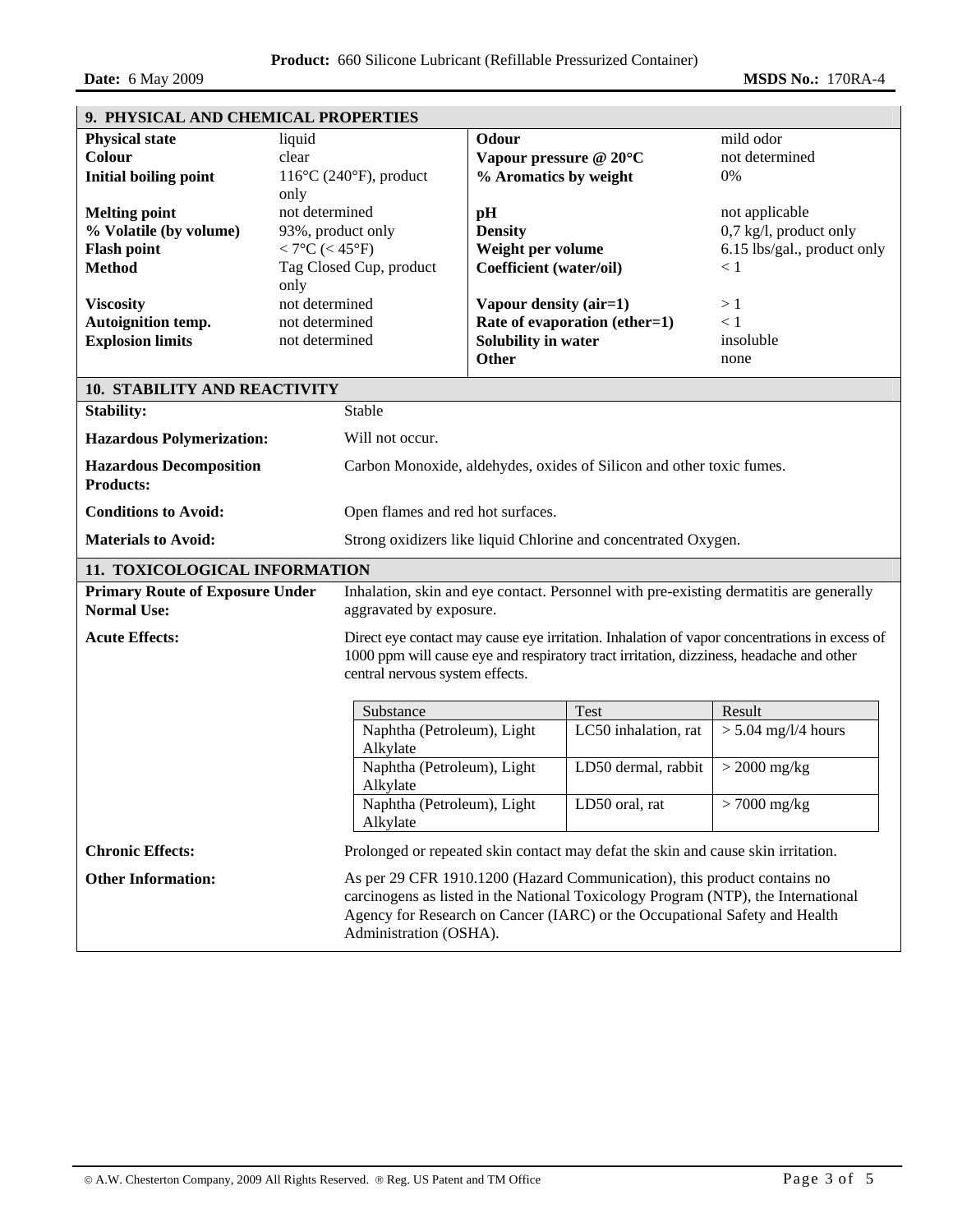## **12. ECOLOGICAL INFORMATION**

Ecotoxicological data have not been determined specifically for this product. The information given below is based on a knowledge of the components and the ecotoxicology of similar substances.

- **Mobility:** Liquid. Insoluble in water. In determining environmental mobility, consider the product's physical and chemical properties (see Section 9). The hazardous ingredients will rapidly evaporate to the air if released into the environment.
- **Degradability:** Naphtha (Petroleum), Light Alkylate: may biodegrade; can degrade in air.

**Accumulation:** not determined

**Ecotoxicity:** Toxic to aquatic organisms, may cause long-term adverse effects in the aquatic environment.

## **13. DISPOSAL CONSIDERATIONS**

Refillable container which is not expected to be disposed. If necessary, incinerate pressurized or sealed containers at an approved facility. Check local, state and national/federal regulations and comply with the most stringent requirement.

**EWC-code:** 15 01 10

| <b>14. TRANSPORT INFORMATION</b>                                                                                                                                                                                       |                                                                         |                                                                                                                                                                                                                                                                                             |                                                                                                                                                                                                                                                     |                                                                |  |  |
|------------------------------------------------------------------------------------------------------------------------------------------------------------------------------------------------------------------------|-------------------------------------------------------------------------|---------------------------------------------------------------------------------------------------------------------------------------------------------------------------------------------------------------------------------------------------------------------------------------------|-----------------------------------------------------------------------------------------------------------------------------------------------------------------------------------------------------------------------------------------------------|----------------------------------------------------------------|--|--|
| TDG:                                                                                                                                                                                                                   | Does not apply. Packaged and used at one location<br>without transport. |                                                                                                                                                                                                                                                                                             |                                                                                                                                                                                                                                                     | U.S. DOT:<br>Does not apply. Packaged and used at one location |  |  |
| <b>IMDG:</b>                                                                                                                                                                                                           | Does not apply. Packaged and used at one location<br>without transport. |                                                                                                                                                                                                                                                                                             |                                                                                                                                                                                                                                                     | without transport.                                             |  |  |
| IATA/ICAO:                                                                                                                                                                                                             | Does not apply. Packaged and used at one location<br>without transport. |                                                                                                                                                                                                                                                                                             |                                                                                                                                                                                                                                                     |                                                                |  |  |
| <b>ADR/RID:</b>                                                                                                                                                                                                        | Does not apply. Packaged and used at one location<br>without transport. |                                                                                                                                                                                                                                                                                             |                                                                                                                                                                                                                                                     |                                                                |  |  |
| <b>15. REGULATORY INFORMATION</b>                                                                                                                                                                                      |                                                                         |                                                                                                                                                                                                                                                                                             |                                                                                                                                                                                                                                                     |                                                                |  |  |
| <b>European Classification<sup>1</sup>:</b>                                                                                                                                                                            |                                                                         |                                                                                                                                                                                                                                                                                             | F - Highly flammable; N - Dangerous for the environment                                                                                                                                                                                             |                                                                |  |  |
| $R-Phrase(s)$ :<br>Highly flammable.<br>R11<br>Vapours may cause drowsiness and dizziness.<br>R <sub>67</sub><br>Repeated exposure may cause skin dryness or cracking.<br>R <sub>66</sub><br>$R51/53*$<br>environment. |                                                                         | Toxic to aquatic organisms, may cause long-term adverse effects in the aquatic                                                                                                                                                                                                              |                                                                                                                                                                                                                                                     |                                                                |  |  |
| S-Phrase(s):                                                                                                                                                                                                           |                                                                         | S <sub>16</sub><br>S <sub>2</sub> 3<br>S <sub>24</sub><br>S51<br>S61                                                                                                                                                                                                                        | Keep away from sources of ignition - No smoking.<br>Do not breathe gas/fumes/vapour/spray.<br>Avoid contact with skin.<br>Use only in well-ventilated areas.<br>Avoid release to the environment. Refer to special instructions/safety data sheets. |                                                                |  |  |
| Name of the substances on the<br>label:                                                                                                                                                                                |                                                                         | none                                                                                                                                                                                                                                                                                        |                                                                                                                                                                                                                                                     |                                                                |  |  |
| <b>Other information:</b>                                                                                                                                                                                              |                                                                         | Pressurized container: protect from sunlight and do not expose to temperatures exceeding<br>$50^{\circ}$ C (120 $^{\circ}$ F). Do not pierce or burn, even after use. Do not spray on a naked flame or any<br>incandescent material. Always depressurize sprayer before removing any parts. |                                                                                                                                                                                                                                                     |                                                                |  |  |